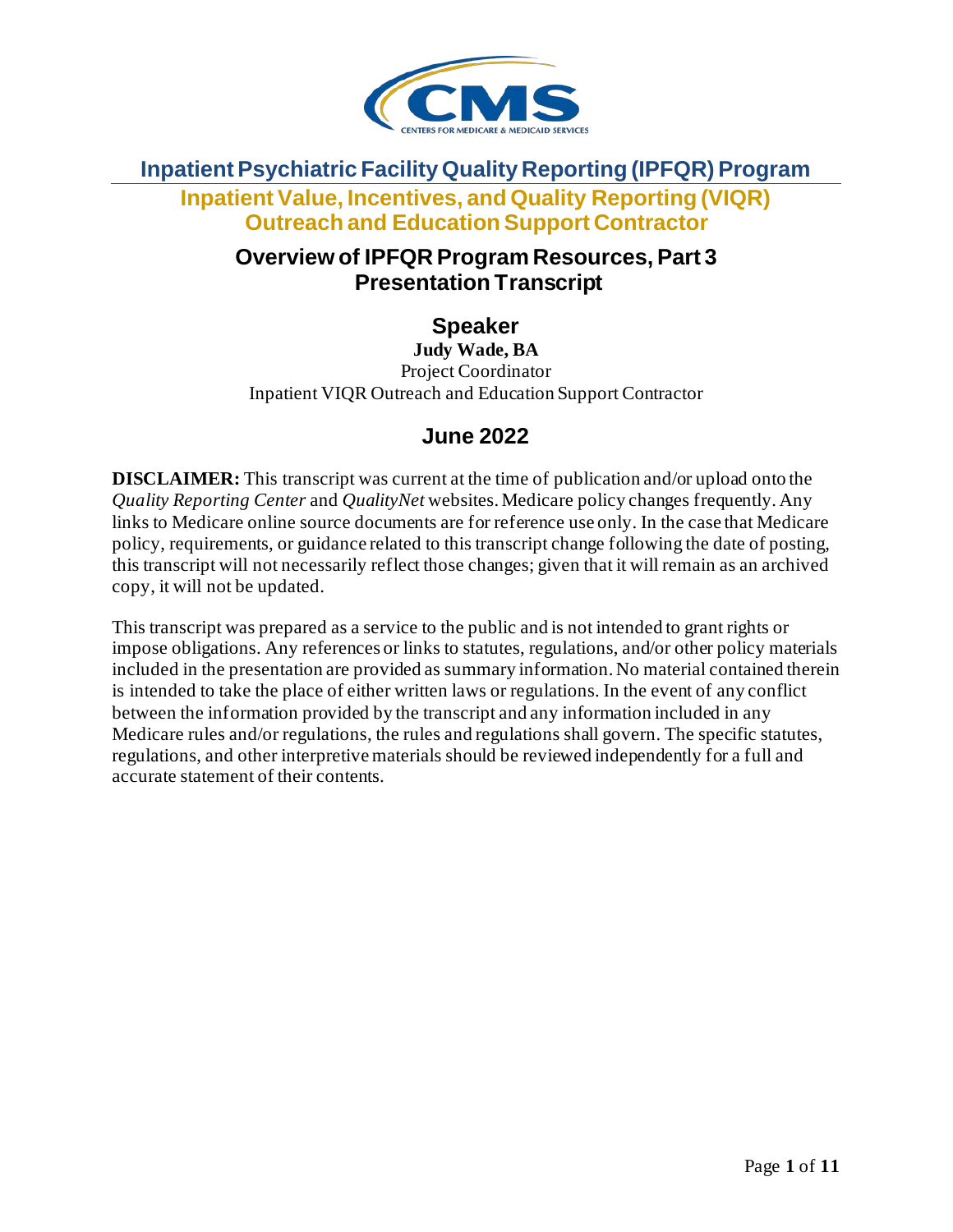**Judy Wade**: Welcome to today's presentation titled, *Overview of the IPFQR Program Resources, Part 3*. My name is Judy Wade, and I am a Project Coordinator for the VIQR Support Contract. I am the speaker for today's event.

> Part 2 of this webinar series included a review of the various resources available for download from the QualityNet IPFQR Program Resources web page.

The purpose of Part 3 of this series is to help participants navigate the QualityNet website to locate the optional paper tools for the IPFQR Program and answer commonly asked questions related to the contents of each document.

By the end of this presentation, attendees will be able to locate the IPFQR Program optional paper tools on QualityNet and leverage the contents of the documents to optimize success in the IPFQR Program.

If you have any questions that are pertinent to the webinar topic, we ask that you send an email t[o WebinarQuestions@hsag.com](mailto:WebinarQuestions@hsag.com). Please write "IPF Program Resources, Part 3" in the subject line of your email. If your question pertains to a specific slide, include the slide number in the body of the email.

First, we will start with a review of how to access the IPFQR Measures Resources web page.

The optional paper tools are available for download from the QualityNet IPFQR Measures Resources web page. There are a couple of ways to get there. The easiest way is via the URL provided on this slide. We recommend that you bookmark this in your browser for future reference. To access the paper tools from the QualityNet home page, you will first click on the Inpatient Psychiatric Facilities button indicated by the red box on this slide.

This brings you to the IPF Overview page, where you will click on the View All Program Resources link.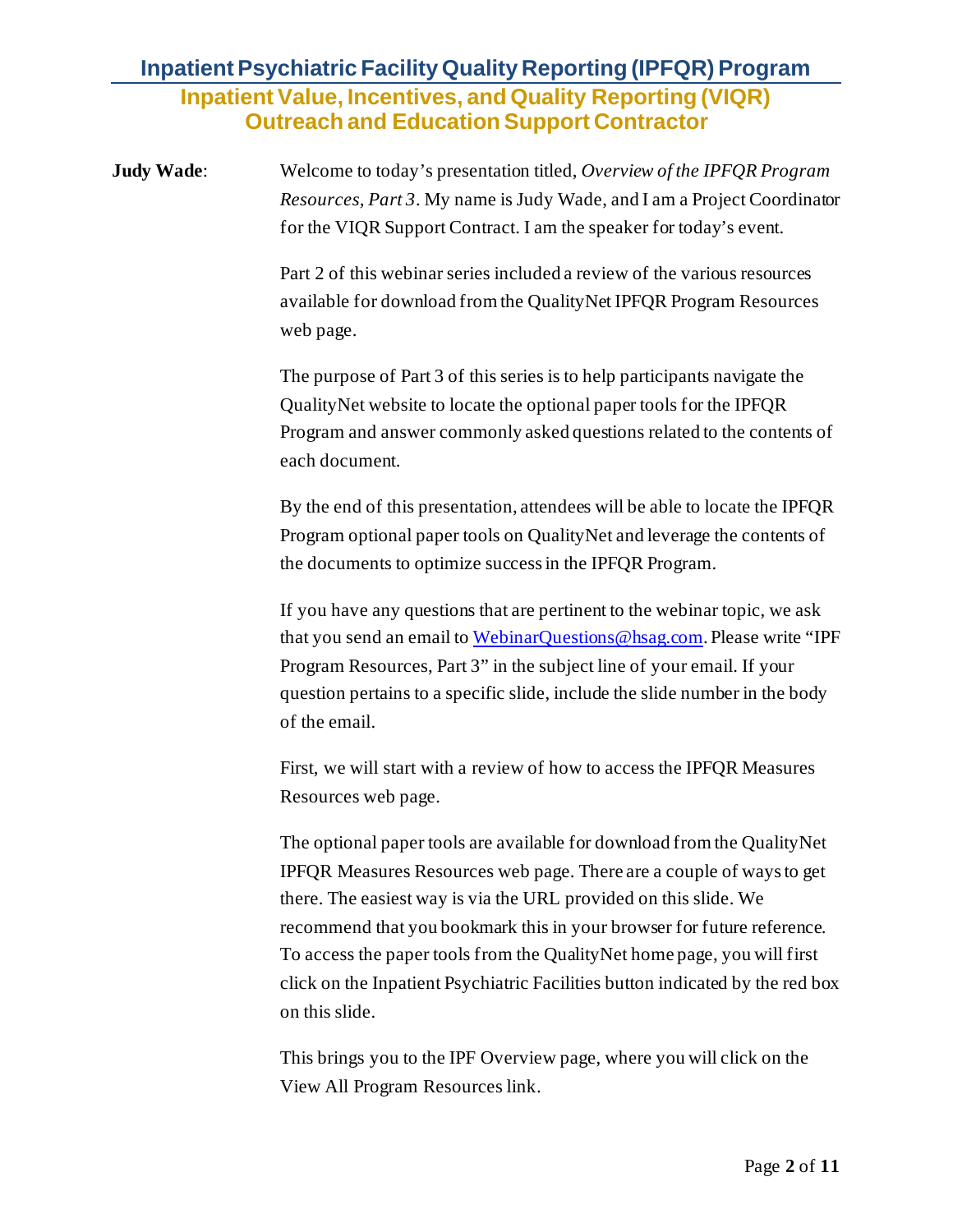From the IPFQR Program Resources web page, click on Measures Resources in the menu on the left side of the page.

Next, we will discuss various IPFQR Program measure resources.

This page shows a table with links to optional paper tools for the upcoming data submission period.

Further down the page are optional paper tools for the following submission period as well as the claims-based measures manual and codebooks.

A common question that we're often asked is, "Where can I find a complete list of the IPFQR Program's required measures?" There are a few resources that provide information about the measures IPFs are required to report. They include QualityNet IPF Measures. This groups the measures into measure sets. QualityNet IPFQR Measures lists the measures and their measure ID, if applicable, in a table . IPFQR Program Measures for FY 2023 lists measures by name and includes the reporting period, submission period, data source, and whether the data are publicly reported. This is available for download on the QualityNet IPFQR Program Resources web page.

This slide shows the Event Tracking Log to assist with submitting HBIPS-2 and HBIPS-3 measures.

Another commonly asked question is, "If a patient was restrained in a manual hold at 1105 and then placed in 4-point restraints at 1118, is this considered one restraint event or two?" The *Minutes of Physical Restraint* data element specifies that the total number of minutes a patient was in event type 1, physical restraint, for each event date must be abstracted. In other words, one does not need to count the minutes for different physical restraint interventions separately in a single day but rather abstract the total amount of time spent in physical restraints for each event date.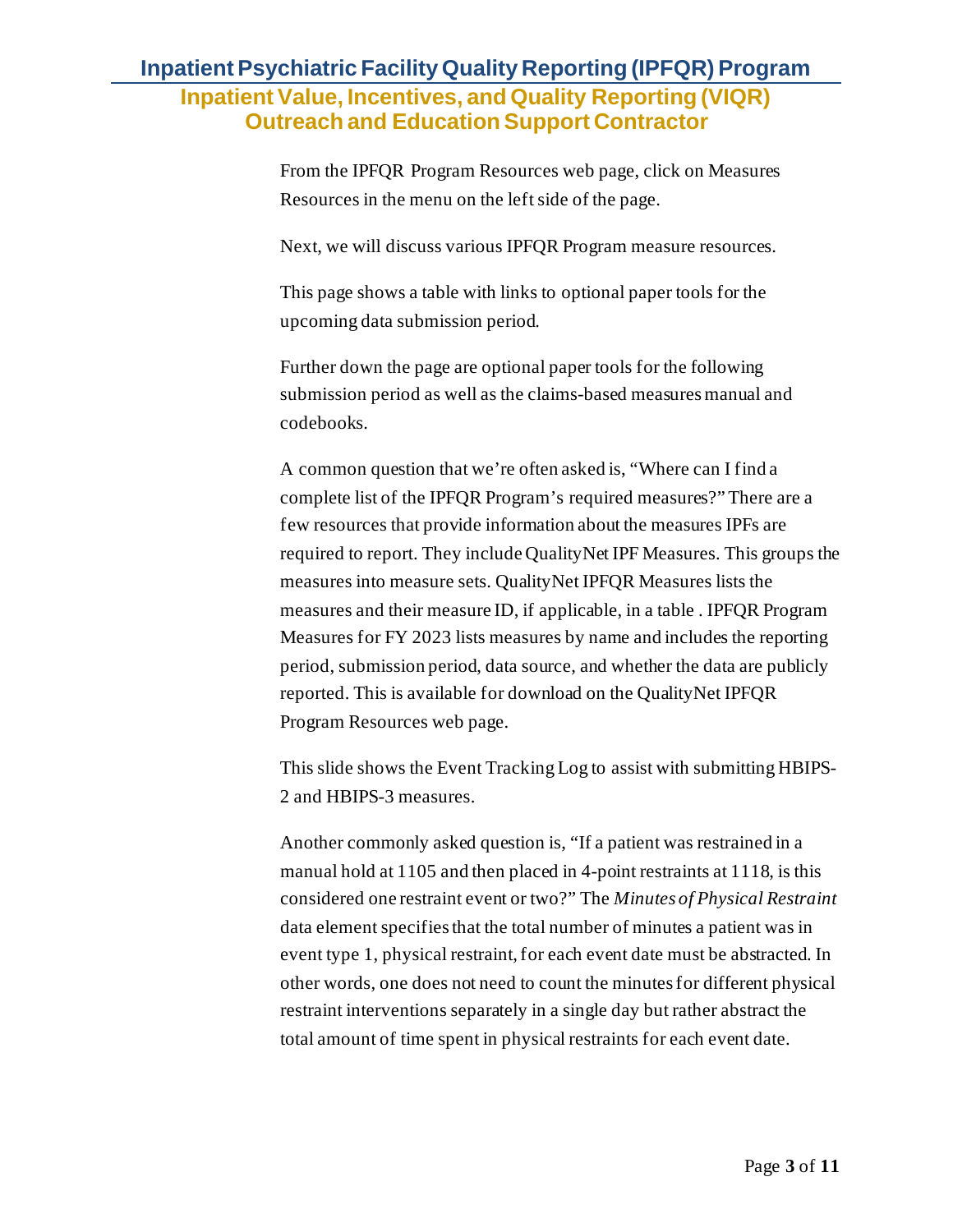See the definition of the *Minutes of Physical Restraint* data element, which states, "The total minutes recorded in the medical record that a patient was maintained in Event Type 1, physical restraints, for the associated Event Date."

This slide displays pages included in the abstraction paper tool for the HBIPS-5 measure.

This slide displays pages included in the abstraction paper tool for the Screening for Metabolic Disorders measure.

Here's another commonly asked question: Invega Sustenna Injectable (Palperidone Palmitate) and Risperdal (Risperidone) are listed separately in Table 10.0 Antipsychotic Medications, but, per the clinician, these are not two separate antipsychotics because they are basically the same chemical. If a patient is discharged on both medications, should I abstract 1 or 2? The answer is Palperidone Palmitate and Risperidone have similar physiological effects, but they differ in the way they metabolize within the body. Invega Sustenna Injectable is a long-acting medication demonstrated by the fact that it is administered every 28 days. As a longacting medication, this should be counted in the number of antipsychotic medications for the HBIPS-5 and Screening for Metabolic Disorders measures. Risperdal can be given concurrently with Invega and should be counted individually. Based upon your example, abstract Value 2 "antipsychotic medications: for the *Number of Antipsychotic Medications Prescribed at Discharge* data element.

Some of the pages of the abstraction paper tool for the Substance Use measures are displayed on this slide.

"Alcohol, current use" is documented in the behavioral health admission assessment, and there is no additional documentation regarding amount of use. How should this be abstracted? Based on documentation of "alcohol, current use," it is appropriate to abstract Value 6, "The patient was not screened for alcohol use within the first day of admission (by the end of Day 1) or unable to determine from medical record documentation"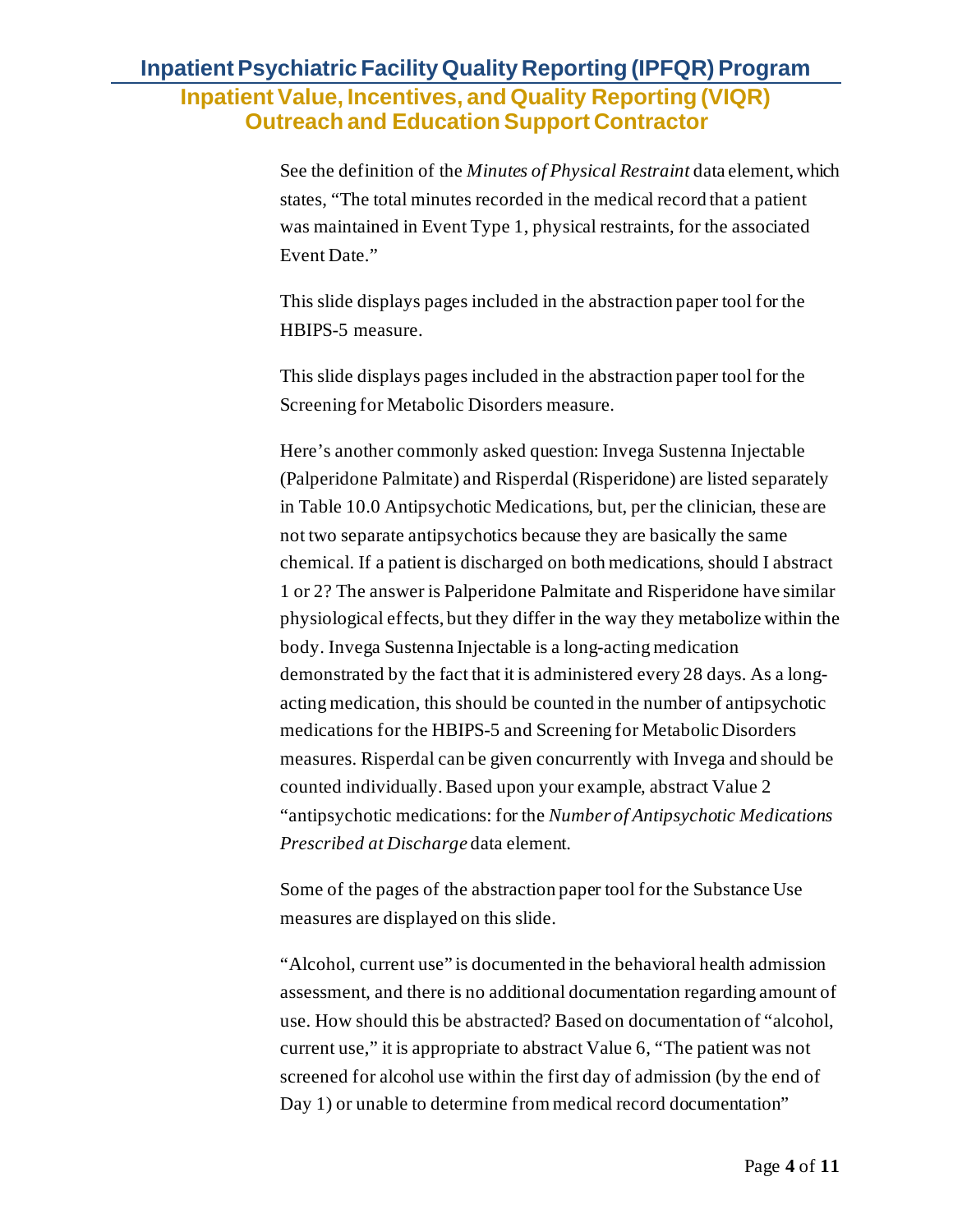because no score for a validated tool or non-validated tool is documented to indicate no, low, moderate, or high risk, as described in Allowable Values 1 through 4 of the *Alcohol Use Status* data element.

What are some examples of a validated screening tool for the *Alcohol Use Status* data element? Refer to the Inclusion column in the Guidelines for Abstraction table at the bottom of the *Alcohol Use Screening* data element web page to view a list of validated screening tools for unhealthy alcohol use. It is not all inclusive. Note that if a tool is listed in the Exclusion column or is an adaptation of a tool listed in the Exclusion column of the table, then it is not a validated screening tool for this data element. You can click the link on this slide to access the *Alcohol Use Screening* data element web page of the *Specifications Manual for Joint Commission National Quality Measures*, effective for discharges from January 1, 2022, through June 30, 2022. Be sure to access the appropriate version of The Joint Commission's specifications manual that is applicable for the discharge period in question.

A recent upgrade in the electronic charting system asks AUDIT-C questions, but, instead of providing a score, it populates "heavy drinker" or "low risk" based on the patient responses. Is this acceptable for alcohol use screening? The answer is no. As stated in the specifications for the *Alcohol Use Status* data element, a score must be documented in the medical record to abstract Values 1 through 4. If no score is documented, then abstract Value 6, "The patient was not screened for alcohol use within the first day of admission, by end of Day 1, or unable to determine from medical record documentation" for the *Alcohol Use Status* data element for the SUB-2/-2a and SUB-3/-3a measures.

What documentation is required to abstract Value 1 for the *Referral for Addictions Treatment* data element? If the medical record contains documentation that specifically references addiction treatment OR substance abuse treatment or dual diagnosis/co-occurring treatment in association with the appointment, then it is appropriate to abstract Value 1 for the *Referral for Addictions Treatment* data element.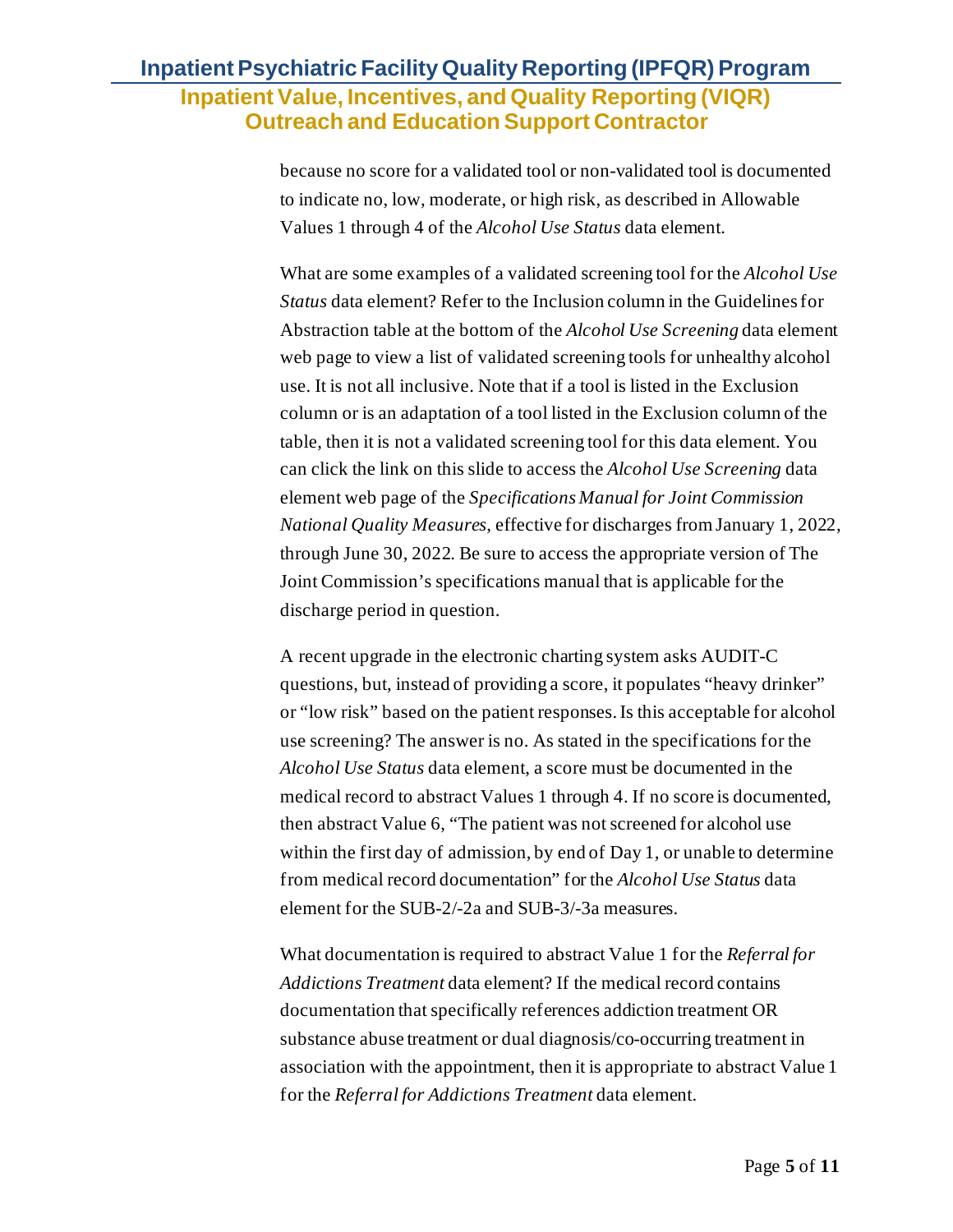If that is not clearly documented, then abstract Value 5, "A referral for addictions treatment was not offered any time prior to discharge or Unable to Determine (UTD) from the medical record documentation."

Based on the medical record documentation we abstracted Value 2 for the *Referral for Addictions Treatment* data element. Can this case still be included in the numerator for the SUB-3a measure? Per the algorithm for the SUB-3a measure, the case will be included in the numerator if there is documentation that the patient received a prescription at discharge for medication for treatment of alcohol or drug use disorder, which meets Value 1 for the *Prescription for Alcohol or Drug Disorder Medication* data element. Refer to the SUB-3 Measure Information Form for details.

This page displays some of the pages included in the abstraction paper tool for the Tobacco Treatment measures.

Many of our patients who vape are using a nicotine product. Does vaping count as a form of tobacco use? No. Vaping, even when it involves using a nicotine product, does not count as tobacco use for the *Tobacco Use Status* data element because it is listed in the Exclusion column under the Guidelines for Abstraction table for this data element. Click the link on this slide to view this table and other specifications for this data element.

Is documentation of a smoking cessation video sufficient to abstract Value 1 for the *Tobacco Use Treatment Practical Counseling* data element? Training that addresses the three components of counseling (recognizing danger situations, developing coping skills, and providing basic information about quitting) can include videos; however, per the definition of the *Tobacco Use Treatment Practical Counseling* data element, practical counseling is defined as "a one-on-one interaction with the patient to address" the three components. Documentation of this one-onone interaction is required to meet the *Tobacco Use Treatment Practical Counseling* data element. Documentation of a patient viewing videos that address the three components by itself is not sufficient. This is addressed in a published article on the QualityNet  $Q&A$  Tool, which you can access from the link at the bottom of this slide.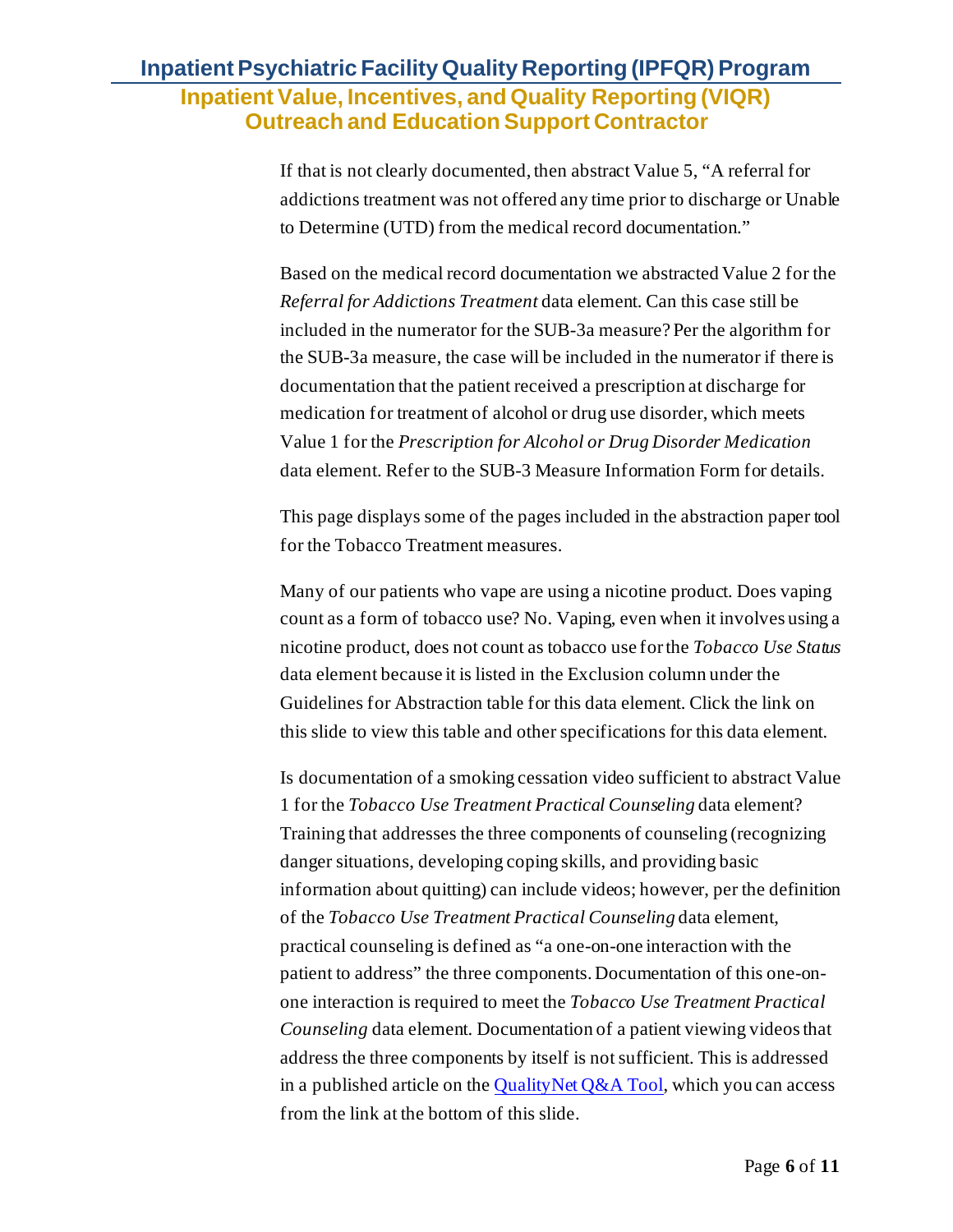I abstracted Value 3 for the *Referral for Outpatient Tobacco Cessation Counseling* data element because the patient refused a referral for outpatient tobacco cessation counseling, and I abstracted Value 1 for the *Prescription for Tobacco Cessation Medication* data element because the patient accepted a prescription for Chantix. Will this meet the numerator criteria for TOB-3 and TOB-3a? If the medical record includes documentation that the patient received or refused, at discharge, evidencebased outpatient counseling and received or refused a prescription for FDA-approved cessation medication at discharge, then the case is included in the numerator for the TOB-3 measure. The subset measure TOB-3a requires documentation in the medical record that the patient received evidence-based outpatient counseling at discharge and received a prescription for FDA-approved cessation medication (or a reason for not receiving a prescription) at discharge. Click the link at the bottom of this slide to review the TOB-3 Measure Information Form for more details.

What documentation is required to abstract Value 1 for the *Referral for Outpatient Tobacco Cessation Counseling* data element? To abstract Value 1, the referral to outpatient tobacco cessation counseling treatment was made by the healthcare provider prior to discharge, for the *Referral for Outpatient Tobacco Cessation Counseling* data element, there must be documentation that states the location, date, and time for the patient to present for counseling and specifies that the counseling is for outpatient tobacco cessation.

This page displays some of the pages included in the abstraction paper tool for the Transition Record measures.

Several commonly asked questions about the Transition Records were covered in Part 2 of this webinar series, but we include another one here pertaining to the *Plan for Follow-up Care* data element. Is documentation in the transition record for the patient to "follow up with IOP (intensive outpatient program)" sufficient to meet *Plan for Follow-Up Care*?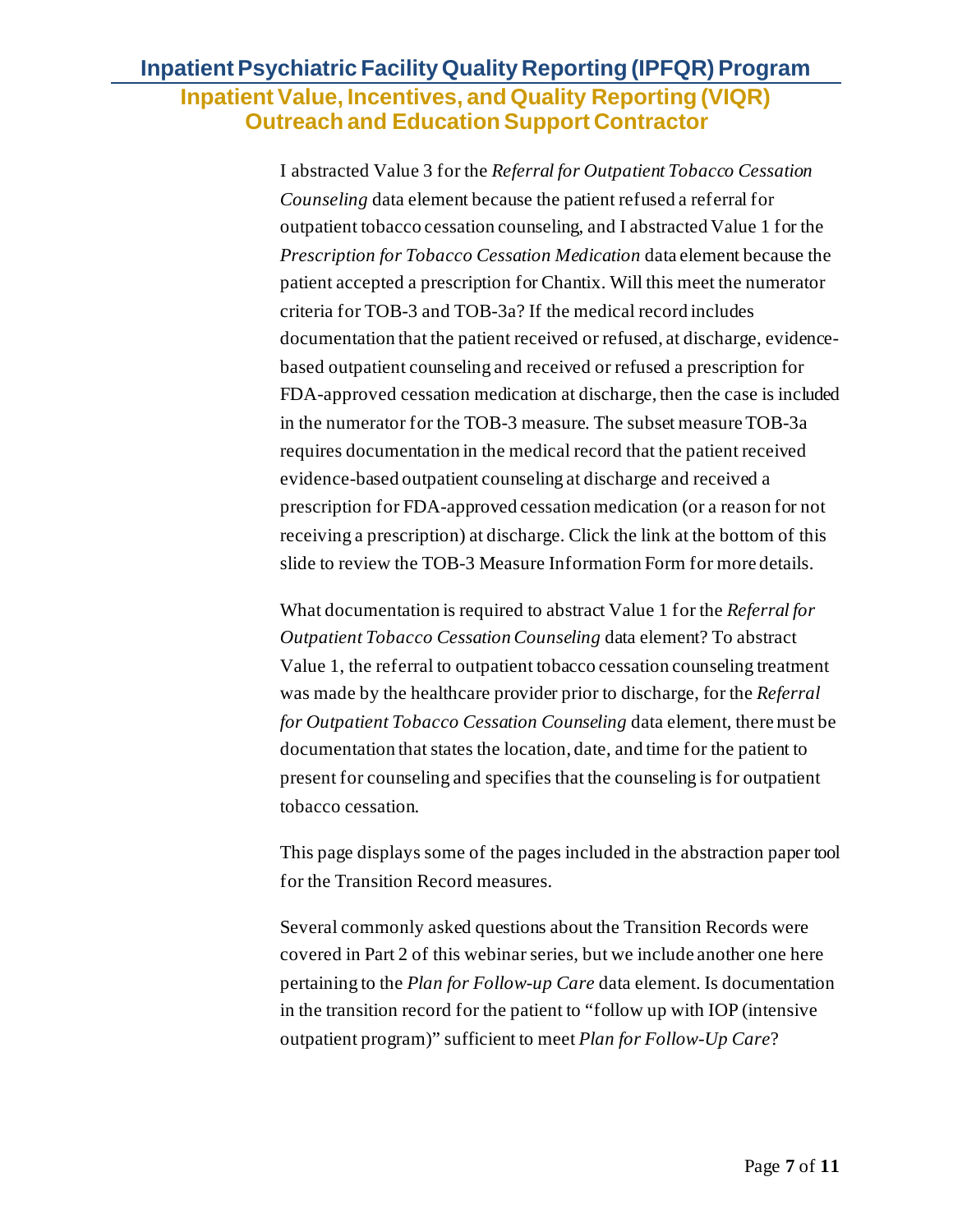Documentation of the name of the IOP for which the patient is scheduled to follow-up minimally meets the *Plan for Follow-Up Care* data element due to the nature of IOP (or co-occurring disorder or dual diagnosis) treatment programs for patients with substance use and mental health disorders; however, including details about the substance use treatment and mental health disorder that will be addressed would be helpful.

Another question we have received in recent months is regarding the *Four Elements Discussed with Receiving Inpatient Facility* data element. For example, "The medical record includes documentation that all 11 elements of the transition record were transmitted to the receiving inpatient facility. Is this enough to meet the *Four Elements Received by Receiving Facility* data element?" The answer is no. Documentation of verbal communication regarding the four elements (at a minimum), is required to abstract Yes, as defined for the *Four Elements Discussed with Receiving Inpatient Facility* data element on page 38 of the IPF Specifications Manual, version 1.0a. The discussion can occur during verbal report when the patient transitions to a medical floor, for example, or by phone to the receiving inpatient facility. Click on the links on the bottom of this slide for information.

This page displays some of the pages included in the abstraction paper tool for the Influenza Immunization (IMM-2) measure.

A patient arrives and is positive for COVID-19 but asymptomatic. How would I abstract for the *Influenza Vaccination Status* data element? Allowable Value 4 of the *Influenza Vaccination Status* data element is applicable for patients who are documented to (1) have symptoms of COVID-19; (2) are suspected of having COVID-19; or (3) confirmed to have COVID-19. Based on the information provided in your inquiry, the patient was confirmed to have COVID-19; therefore, it is appropriate to abstract Value 4: There was documentation of an allergy/sensitivity to influenza vaccine, anaphylactic latex allergy or anaphylactic allergy to eggs OR is not likely to be effective because of bone marrow transplant within the past six months OR history of Guillain-Barré syndrome within 6 weeks after a previous influenza vaccination OR symptomatic suspected or confirmed COVID-19" for *Influenza Vaccination Status*.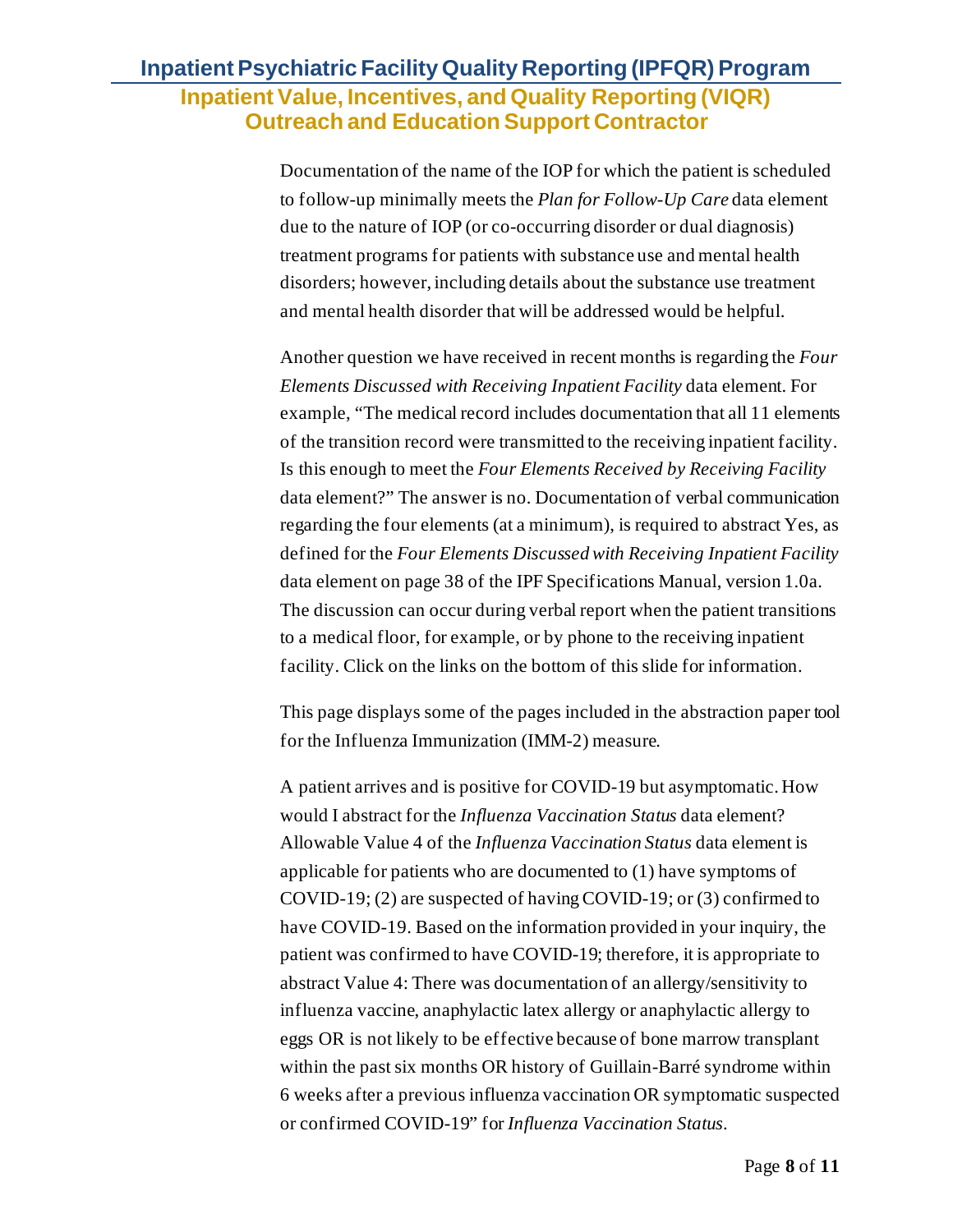The appendix tables in the non-measure data collection tool is available for download as a separate Excel file and is identical to the information in Appendix C of the IPF Specifications Manual.

Our IPF does not have a full calendar year of non-measure data to report because we did not open and begin collecting data until the beginning of Q2 2021. Do we report data collected from Q2–Q4 2021 anyway? Yes, your IPF should report non-measure and measure data collected during that time period as accurately and completely as possible prior to the August 15, 2022, deadline to meet the data requirement necessary to obtain the full annual payment update for fiscal year 2023.

Next, we will review resources associated with claims-based measure specifications.

The cover sheet for the FY 203 codebooks of each of the CBMs are displayed on this slide.

The FY 2022 Claims-Based Measure IPF-Specific Report Quick Reference Guide is displayed on this slide. The FY 2023 ISR Quick Reference Guide will be posted prior to the distribution of the IPF-Specific Reports in fall 2022.

What about the Quality Reporting Center website? Many of the same resources found on the QualityNet web pages can also be found on the Quality Reporting Center website, including the optional paper tools that were reviewed in this presentation and other resources covered in Parts 1 and 2 of this webinar series.

The Quality Reporting Center web page now includes an Inpatient Psychiatric Facility Notifications web page where you can view and download email notifications that were distributed to the IPFQR Program Listserve from 2021 onward. You can access the page from the link on this slide.

What about past versions of all these resources? Are they archived?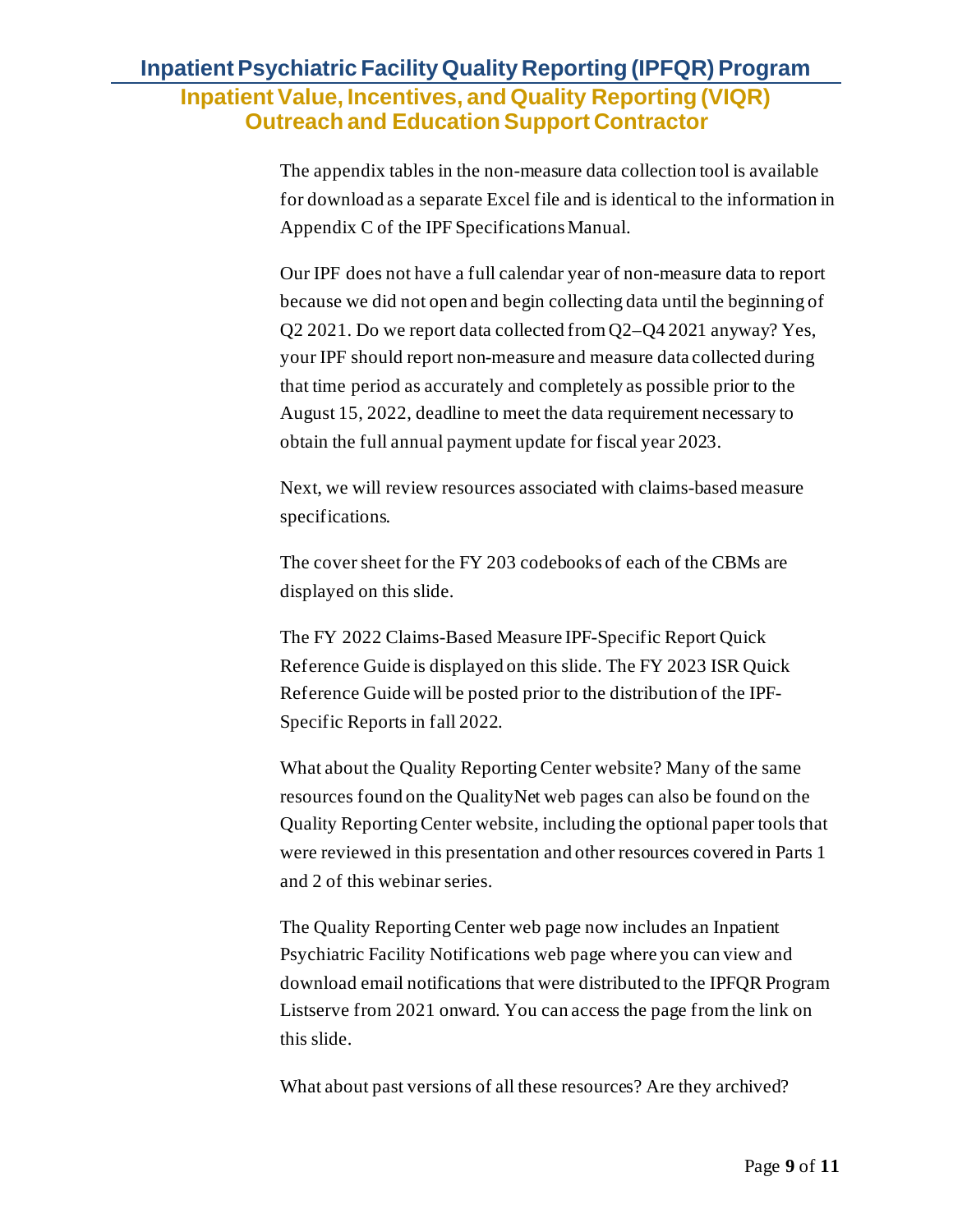Resource materials for the claims-based measures, various checklists, and optional paper tools from prior years are available for download from the IPFQR Archived Resources web page, which you can access from the link on this slide.

You can also access these archived materials from the Archive of Previous Paper Tools web page on Quality Reporting Center, by clicking the link on this slide.

Now, we will review some helpful resources.

This table displays the acronyms that were referenced in this presentation.

This slide lists a few of the upcoming webinar topics. CMS will send email notifications about these events to the IPFQR Program Listserve.

CMS recommends that IPFs refer to the latest version of IPFQR Program resources which are located on the QualityNet and Quality Reporting Center websites, and they can be accessed by clicking on the icons on this slide.

We encourage you to keep us up to date with points of contact at your facility by sending the completed Contact Change Form to us whenever there are staff changes relevant to the IPFQR Program or other quality reporting programs. Please note that the Contact Change Form was recently updated and includes a link to a Provider Contact Lookup form. If you would like more information about the updated form, please refer to Part 1 of this webinar series, which included step-by-step instructions. We also recommend that you sign up for the IPFQR Program Listserve, if you have not already so, by clicking on the Listserve Registration icon on this slide. Once enrolled in the IPFQR Program Listserve, you will receive communications pertaining to IPFQR Program webinars, program updates, and other announcements. Information about upcoming webinars can be viewed by clicking on the Upcoming Webinars icon. We encourage everyone to leverage the Find an Answer function in the QualityNet Q&A Tool to find information about program requirements and measures, of, if they are not found, submit your inquiries to us via the tool.